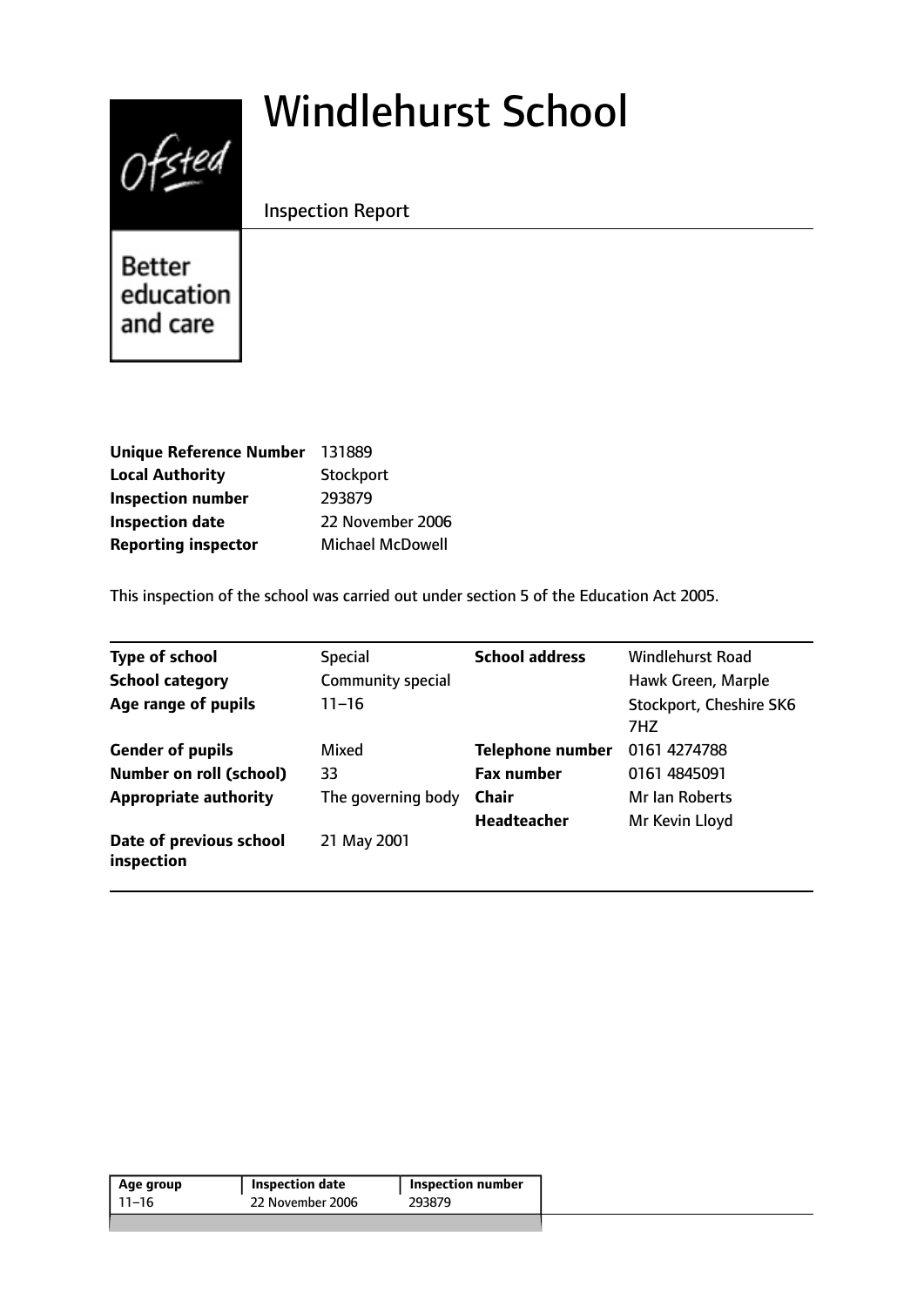© Crown copyright 2006

Website: www.ofsted.gov.uk

This document may be reproduced in whole or in part for non-commercial educational purposes, provided that the information quoted is reproduced without adaptation and the source and date of publication are stated.

Further copies of this report are obtainable from the school. Under the Education Act 2005, the school must provide a copy of this report free of charge to certain categories of people. A charge not exceeding the full cost of reproduction may be made for any other copies supplied.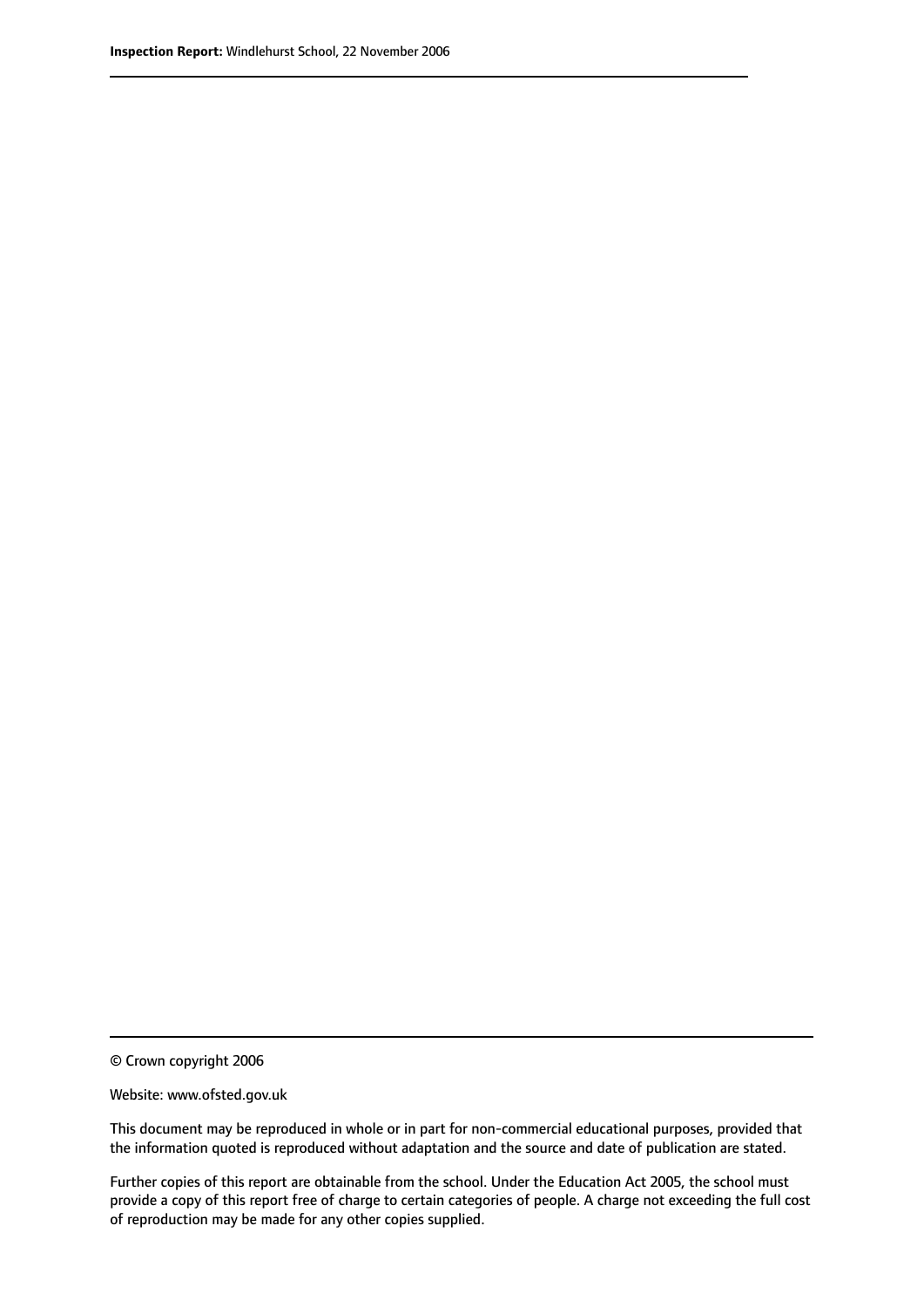# **Introduction**

The inspection was carried out by an Additional Inspector.

## **Description of the school**

Windlehurst is a mixed school but no girls are currently on roll. It offers places to 33 boys aged 11 to 16 who have statements of special educational need because of their emotional, behavioural and social difficulties. A minority have additional learning needs including specific literacy difficulties. They are all British and almost all are white. Recently, the complexity of learning difficulties that pupils present on entry has increased and their behaviour is more challenging. The school has recently found it difficult to recruit teachers who can fully meet the academic and special needs of pupils.

## **Key for inspection grades**

| Grade 1 | Outstanding  |
|---------|--------------|
| Grade 2 | Good         |
| Grade 3 | Satisfactory |
| Grade 4 | Inadequate   |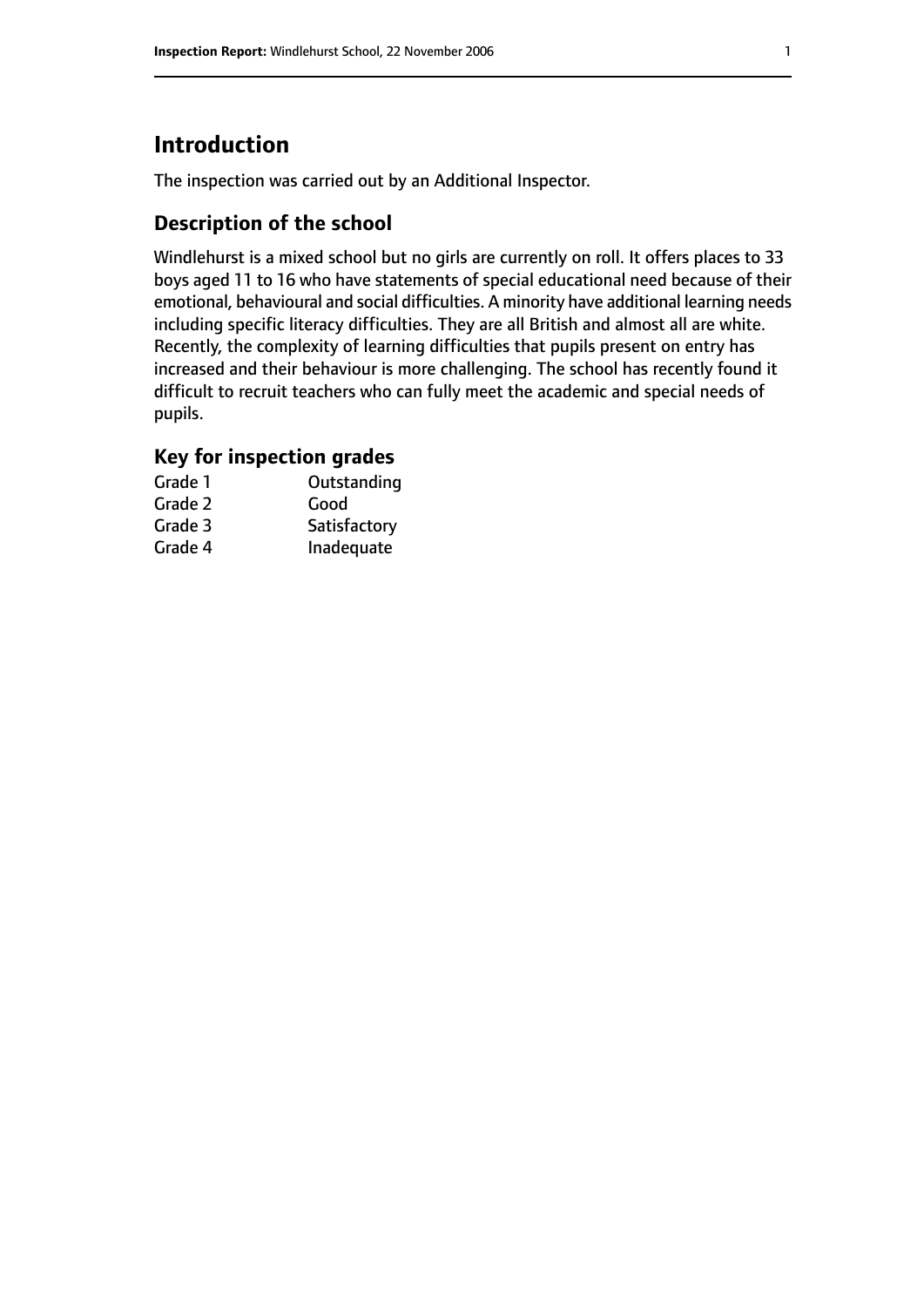# **Overall effectiveness of the school**

#### **Grade: 3**

Although the school's overall effectiveness is satisfactory, its performance in a few respects is inadequate. Before its next section 5 inspection, Ofsted inspectors may visit the school to monitor the progress it has made in remedying these weaknesses. The school would receive two to five days notice of such a visit.

Following the last inspection in 2001, Windlehurst has improved but has not moved on sufficiently to become a good school. As experienced teachers have left the school for other posts, the overall competence and confidence of the staff to deal with the special educational needs of pupils has been weakened. The effect of this is made more acute because the school has begun to admit more challenging pupils with more complex learning difficulties. These pressures have led the headteacher and senior managers to spend too much of their time in the day-to-day management of behaviour rather than in developing and implementing plans for improvement.

Achievement is satisfactory. Pupils who enter with low standards of attainment make progress in line with their capabilities. The majority leave school with a small but increasing number of GCSE and entry level certificates. Teaching and learning are also satisfactory. Specialist teaching and well-resourced teaching rooms contribute to pupils' examination success but a minority of teachers lack assurance in managing behaviour. The school considers its curriculum is satisfactory. However, it is inadequate because it does not meet the needs of pupils who require daily pastoral time to improve their behaviour and become more successful learners. Personal development and well-being are satisfactory. Pupils understand the rules of the school and appreciate the rewards that good behaviour brings. They come to trust the adults in the school: relationships are good. Most pupils, however, still lack full self-control and behaviour is only satisfactory. Attendance, despite the efforts made by the school, is unsatisfactory. Provision for the care and quidance of pupils is satisfactory and effective steps are taken to keep pupils safe and healthy. Those asked said that they enjoyed most lessons and that they were not in fear of bullying. Pupils are well prepared for economic independence. However, only a minority of pupils help out around the school or in the local community: too little emphasis is placed on nurturing and developing the idea of service to others. Pupils are not offered a collective means to express opinions or put forward ideas to improve the school. There is no school council. Leadership and management are satisfactory. The school monitors its performance and is broadly accurate in describing its strengths and weaknesses. It is taking steps to train staff so they can take on more of the burden of behaviour management. It assesses pupils' achievement but does not continuously track their progress or lead to the setting of challenging enough targets. School review is insufficiently broad based with little involvement from staff, parents and pupils. The governing body has increased its oversight of the school since the last inspection and is now committed to the task of rigorously holding it to account.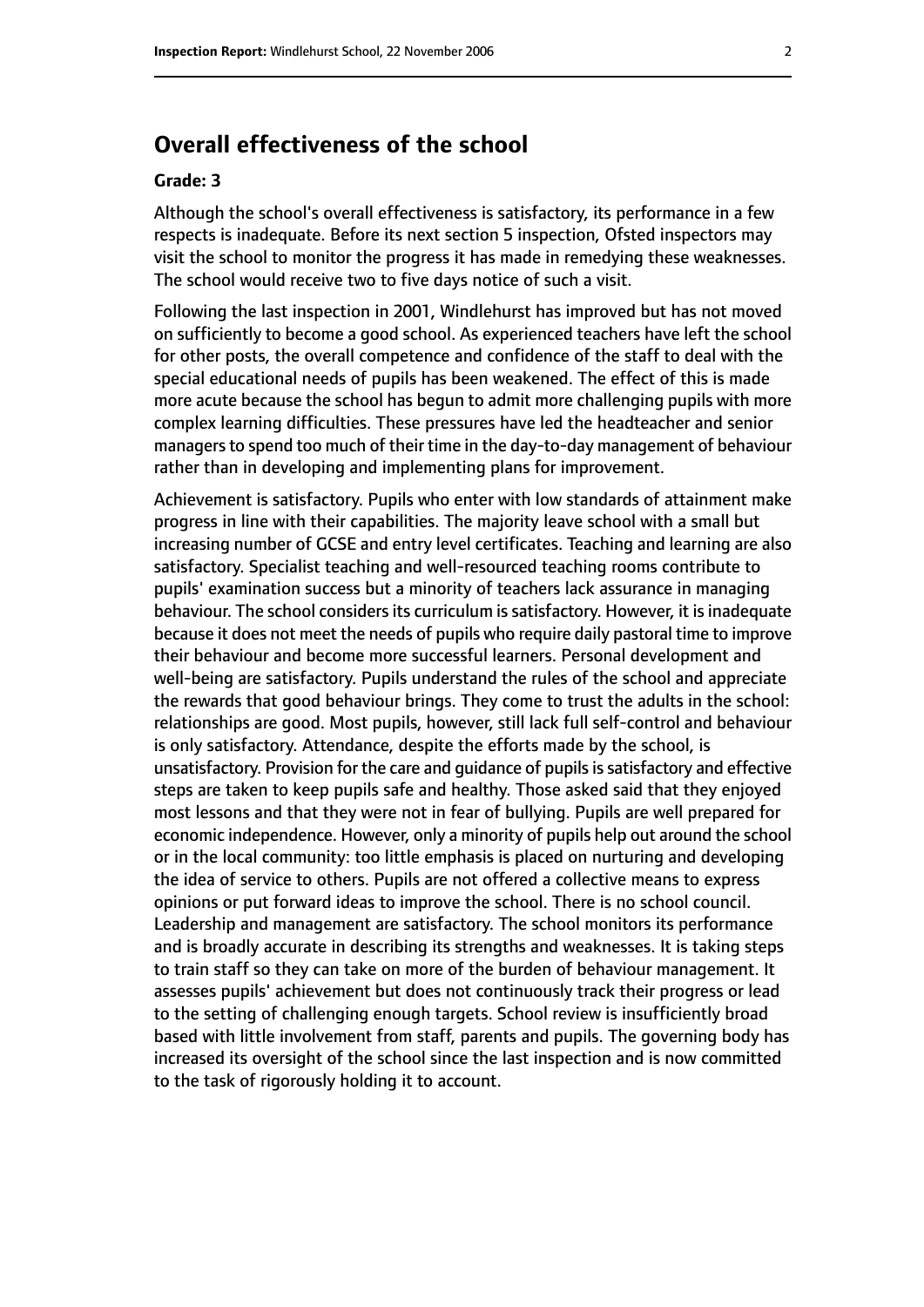#### **What the school should do to improve further**

- Improve pupils' achievement by tracking their progress and personal development much more rigorously and then using this information to set challenging individual targets.
- Raise attendance by increasing the stake that pupils have in the school, for example, by developing a school council.
- Improve the curriculum so that sufficient time is given each day to directly address the emotional and behavioural needs of pupils and to develop important ideas such as service to the school and others.
- The headteacher, governors and staff should consult with parents, pupils and professional partners to identify the strengths and weaknesses of the school and give high priority to carrying out plans for its improvement.

# **Achievement and standards**

#### **Grade: 3**

On entry, the standards of most pupils are below average. They make satisfactory progress. By Year 9, almost all have made adequate gains in English, mathematics and science, although only a minority reach the levels expected for their age. In Years 10 and 11, pupils make satisfactory progress in GCSE and entry level courses although what is achieved is, in some cases, limited by poor attendance. In 2006 the proportion gaining one or more  $A^*$  to G grades in the GCSE examinations improved on the previous year and was in line with similar schools nationally. Those taking these examinations in 2007 are on course to gain satisfactory grades in English, mathematics, science and information and communication technology. Pupils in Year 11 who attend part time at local colleges do well in the work-related courses. A significant proportion of pupils joining in the last two years have more challenging behaviour and a number have specific literacy difficulties. Their attitudes to work are poorer and their rate of learning is slower than that of others. The school is taking steps, through the provision of additional training, to prepare teachers and teaching assistants to better meet the needs of these pupils and ensure that they make as much progress as possible.

# **Personal development and well-being**

#### **Grade: 3**

Pupils' personal development and well-being, including their spiritual, moral, social and cultural development, are satisfactory. Younger pupils are lively, restless and sometimes careless of their own safety. They do not fall in readily with the wishes of adults. Relationships become more positive over time. Older pupils understand the consequences of poor conduct. Because of the use by staff of sanctions and the presence of the headteacher and senior staff, behaviour both in lessons and outside of the classroom is sufficiently controlled to allow teaching, learning and the daily life of the school to carry on without serious interruption. However, pupils occasionally show that they lack self-control by making a fuss about the sanctions imposed when they have done wrong. About half of the pupils attend well. The remainder, particularly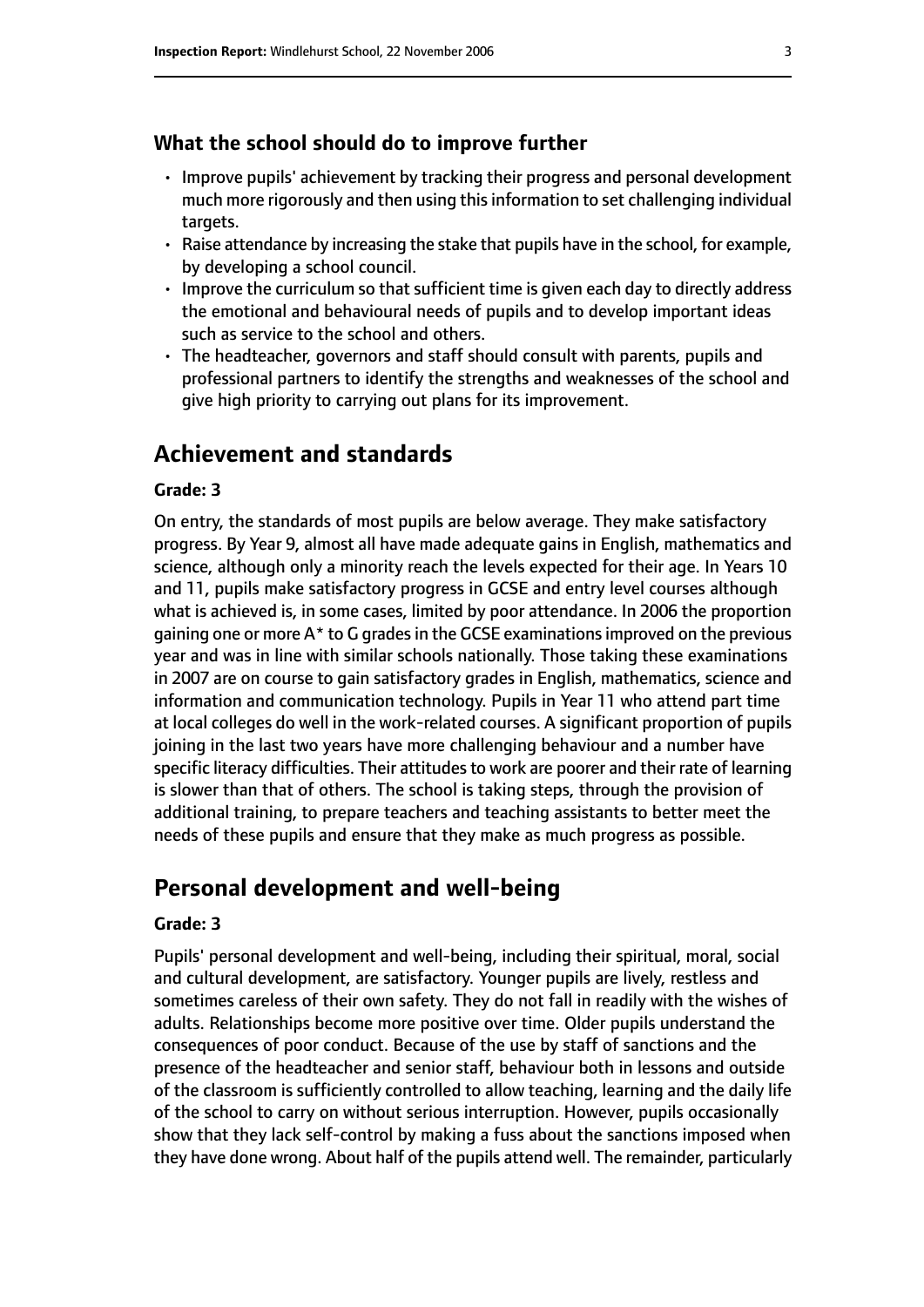Year 11 pupils, do not and attendance is unsatisfactory overall. Pupils who attend school frequently said that they liked coming to school and enjoyed the lessons. They spoke with some affection of their teachers and seemed sure that they could turn to them if necessary. They are not worried by the bullying which occurs occasionally. They are confident that if they report it something will be done. They enjoy school because it welcomes them and gives them chances to join in sport and games that are usually denied them. Most pupils take the opportunity to stay healthy through eating sensibly and taking vigorous exercise. They make good use of the newly built multi-use games area at break times. Pupils respond well to the emphasis on developing workplace skills and economic independence. A few pupils help in the community; for example, by coaching primary school children in football but service to the school, or to the broader community is not given sufficiently high priority.

# **Quality of provision**

#### **Teaching and learning**

#### **Grade: 3**

Teachers understand their subjects well and lesson plans build on previous learning. There are examples of exemplary practice. The most successful teachers avoid confrontation but do not turn a blind eye to inappropriate behaviour in order to avoid possible conflict. As a consequence, the pupils know where they stand. They give up their habitual attempts to divert the lesson or focus attention upon themselves and begin to enjoy the experience of learning. Teachers monitor their pupils' work and assess standards. A small minority of teachers do not yet have sufficient experience and confidence to consistently hold pupils to account for their actions. Also, the intervals between recorded assessments are too long to make these useful in keeping pupils on track. Challenging targets are set in individual plans but insufficient use is made of these to direct and motivate pupils.

### **Curriculum and other activities**

#### **Grade: 4**

The required subjects of the National Curriculum are taught in each key stage but the school takes too little account of behaviour needs of its pupils. The school day is too constrained by subject requirements. No time is allocated at its beginning or end in which individual pastoral care and guidance, clearly called for by the nature of pupils' difficulties, can be provided. This tends to make it much more difficult to develop plans and strategies to improve pupils' attitudes and behaviour. There are good opportunities for pupils to prepare for their future economic well-being through work experience and college placements but proven measures, such as setting up a student enterprise, are not attempted. Overall, the good basic opportunities to learn in subjects that the school provides are not enriched sufficiently by pupils having enough chances to develop learning and personal skills outside the classroom and the school day.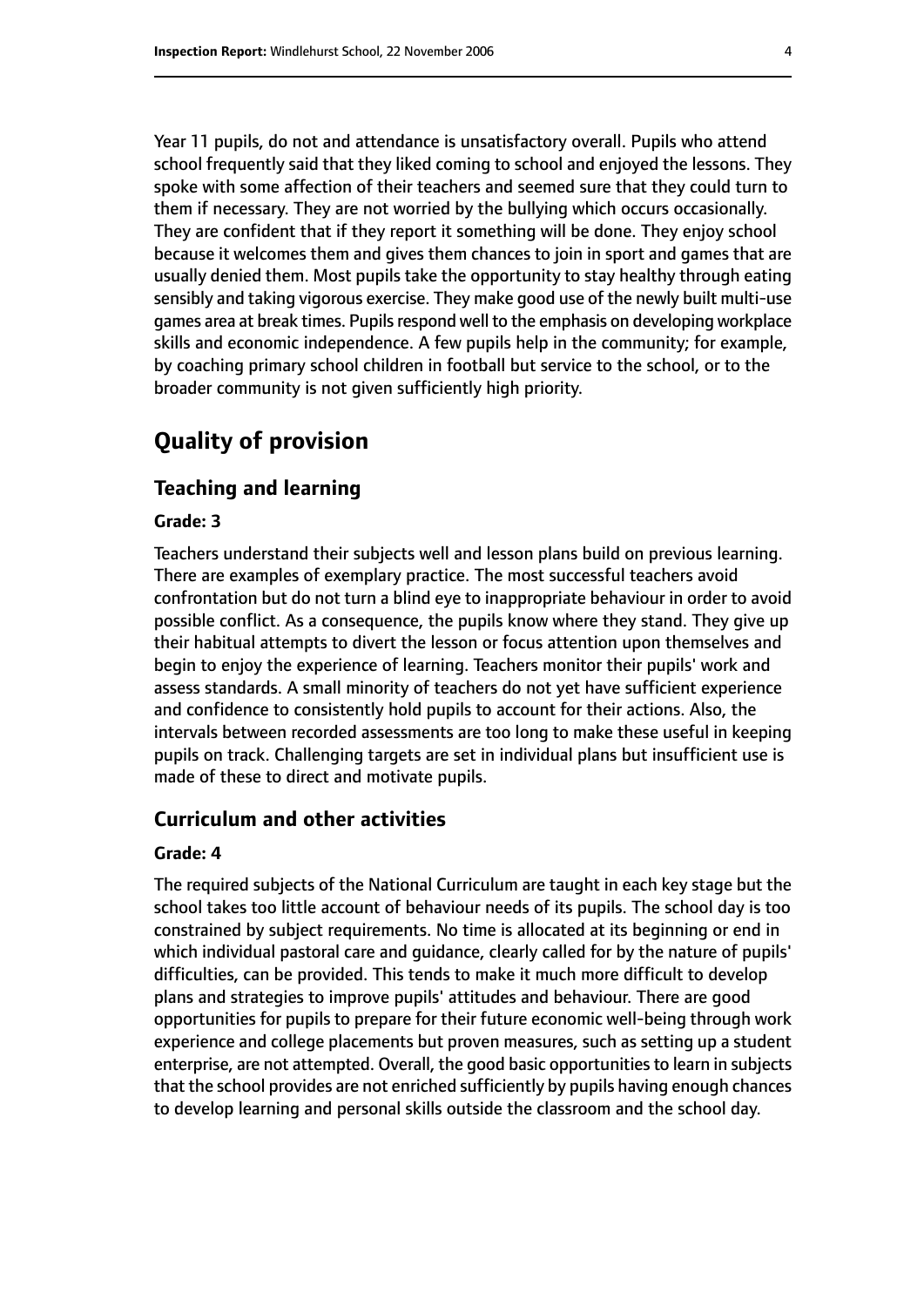#### **Care, guidance and support**

#### **Grade: 3**

Staff are strongly committed to the pupils and always try to act in their interests. They have good relationships with them. Teaching assistants play a vital role in supporting learning and in managing the behaviour of pupils. Pupils say that teachers make clear what they should do, but not always how well they are doing and what their next step should be in order to improve. Targets, including those in individual plans, are not used sufficiently to promote good learning or personal development. The school promotes the safety and protection of its pupils well. The needs of vulnerable pupils are appropriately safeguarded. The relevant procedures for vetting staff are made and recorded. The school does its best to promote good attendance; however, a minority of families fail to fully respond to these efforts.

## **Leadership and management**

#### **Grade: 3**

Since 2002, the school has broadened opportunities for pupils to follow accredited courses, to gain experience of work and to attend local colleges. However, more recently, stability suffered and momentum was lost when experienced teachers left. Recruiting suitable staff was difficult. Teachers were appointed who are specialists in their subjects but inexperienced in working with very challenging pupils. The headteacher and senior team have, consequently, concentrated on supporting behaviour management rather than on strategic matters and school improvement. The headteacher and the staff share a commitment to ensuring that the pupils become positive, contributing members of society but this is not yet a sufficient focus of the school's work. The school monitors its work but the information it gathers about the quality of teaching and learning, or from tracking pupils' progress and personal development, is not collated. Staff, parents and pupils contribute too little to self-review. The school has felt it necessary to develop a curriculum that mirrors that of mainstream secondary schools. It has done this but the curriculum does not take sufficient account of the need to provide time each day to directly address pupils' special educational needs. Governors support the school and oversee its work. The recently appointed chair is very experienced and clear about the duty of governors to hold the school to account. The leadership has satisfactory capacity to take the school forward because of the improvements already made in pupils' achievement on accredited courses, in pupils gaining experience of mainstream education through inclusion in classesin mainstream schools and in broadening their understanding of the world of work. At present the school offers satisfactory value for money.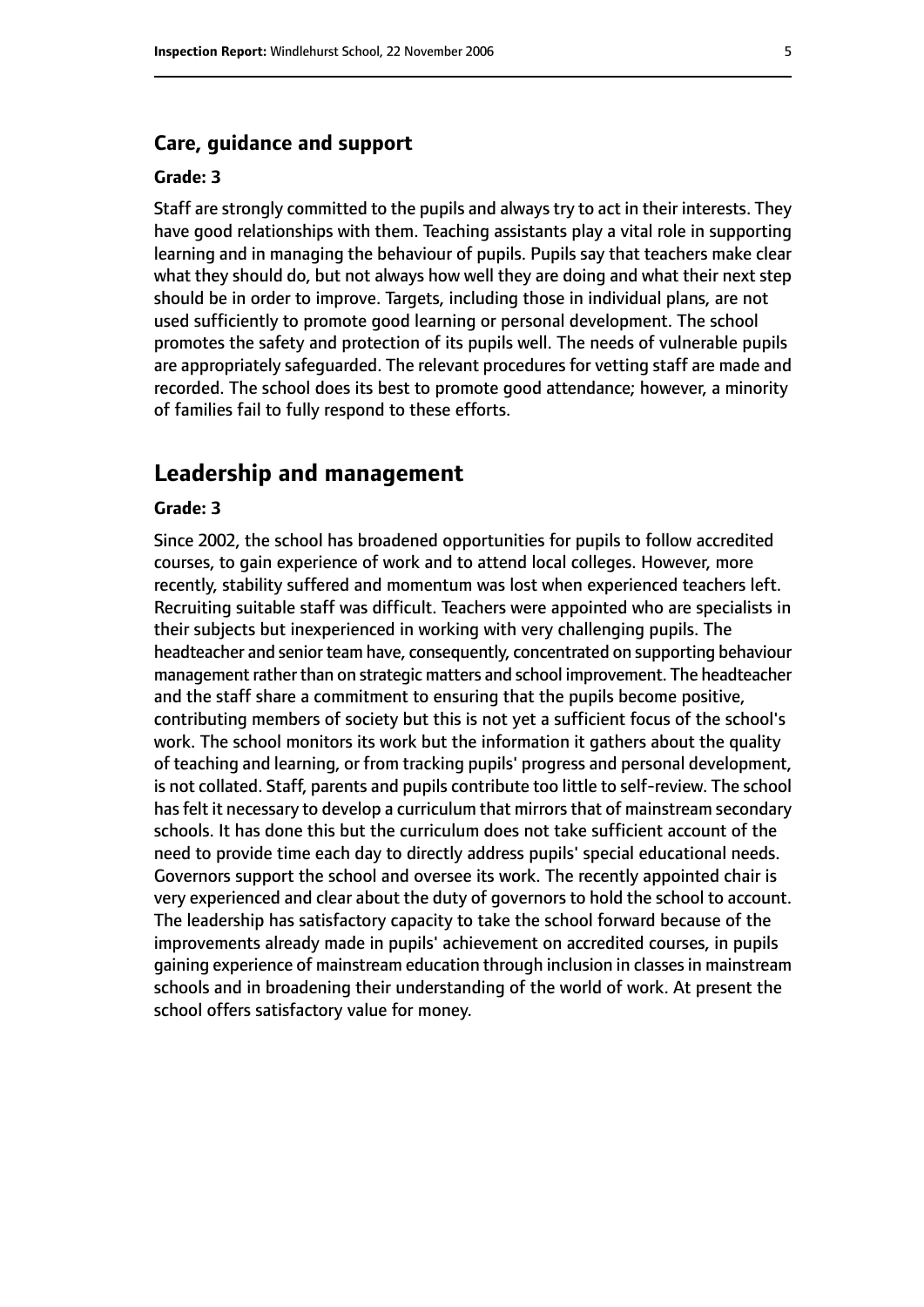**Any complaints about the inspection or the report should be made following the procedures set out inthe guidance 'Complaints about school inspection', whichis available from Ofsted's website: www.ofsted.gov.uk.**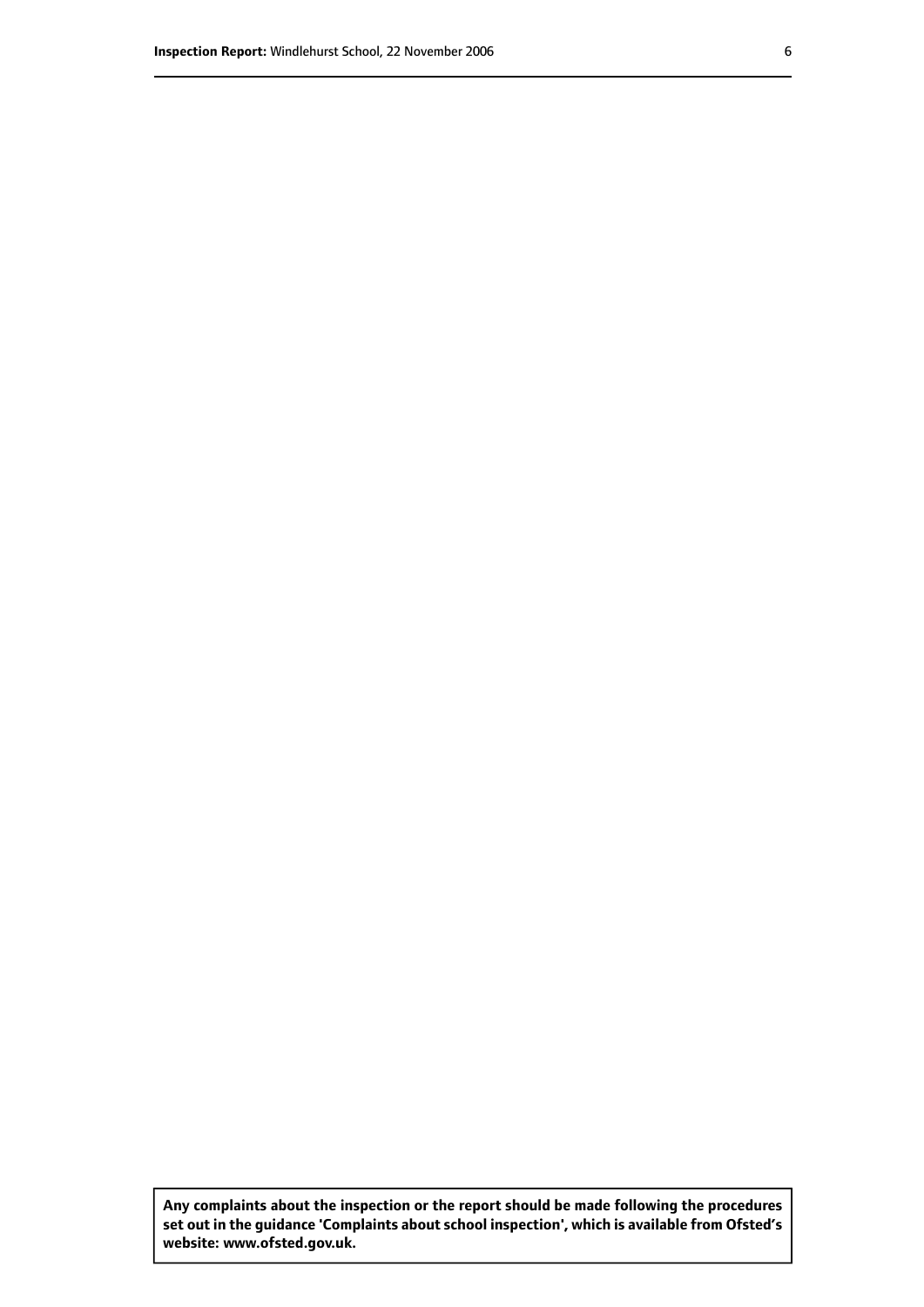# **Inspection judgements**

| $^{\circ}$ Key to judgements: grade 1 is outstanding, grade 2 good, grade 3 satisfactory, and grade 4 $^{\circ}$ | School         |
|------------------------------------------------------------------------------------------------------------------|----------------|
| inadequate                                                                                                       | <b>Overall</b> |

# **Overall effectiveness**

| How effective, efficient and inclusive is the provision of education, integrated<br>care and any extended services in meeting the needs of learners? |     |
|------------------------------------------------------------------------------------------------------------------------------------------------------|-----|
| How well does the school work in partnership with others to promote learners'<br>well-being?                                                         |     |
| The effectiveness of the school's self-evaluation                                                                                                    |     |
| The capacity to make any necessary improvements                                                                                                      |     |
| Effective steps have been taken to promote improvement since the last<br>inspection                                                                  | Yes |

## **Achievement and standards**

| How well do learners achieve?                                                                               |  |
|-------------------------------------------------------------------------------------------------------------|--|
| The standards <sup>1</sup> reached by learners                                                              |  |
| How well learners make progress, taking account of any significant variations between<br>groups of learners |  |
| How well learners with learning difficulties and disabilities make progress                                 |  |

# **Personal development and well-being**

| How good is the overall personal development and well-being of the<br>learners?                                  |  |
|------------------------------------------------------------------------------------------------------------------|--|
| The extent of learners' spiritual, moral, social and cultural development                                        |  |
| The behaviour of learners                                                                                        |  |
| The attendance of learners                                                                                       |  |
| How well learners enjoy their education                                                                          |  |
| The extent to which learners adopt safe practices                                                                |  |
| The extent to which learners adopt healthy lifestyles                                                            |  |
| The extent to which learners make a positive contribution to the community                                       |  |
| How well learners develop workplace and other skills that will contribute to<br>their future economic well-being |  |

# **The quality of provision**

| $\mid$ How effective are teaching and learning in meeting the full range of the $\mid$<br>learners' needs? |   |
|------------------------------------------------------------------------------------------------------------|---|
| How well do the curriculum and other activities meet the range of needs  <br>and interests of learners?    | Δ |
| How well are learners cared for, guided and supported?                                                     |   |

 $^1$  Grade 1 - Exceptionally and consistently high; Grade 2 - Generally above average with none significantly below average; Grade 3 - Broadly average to below average; Grade 4 - Exceptionally low.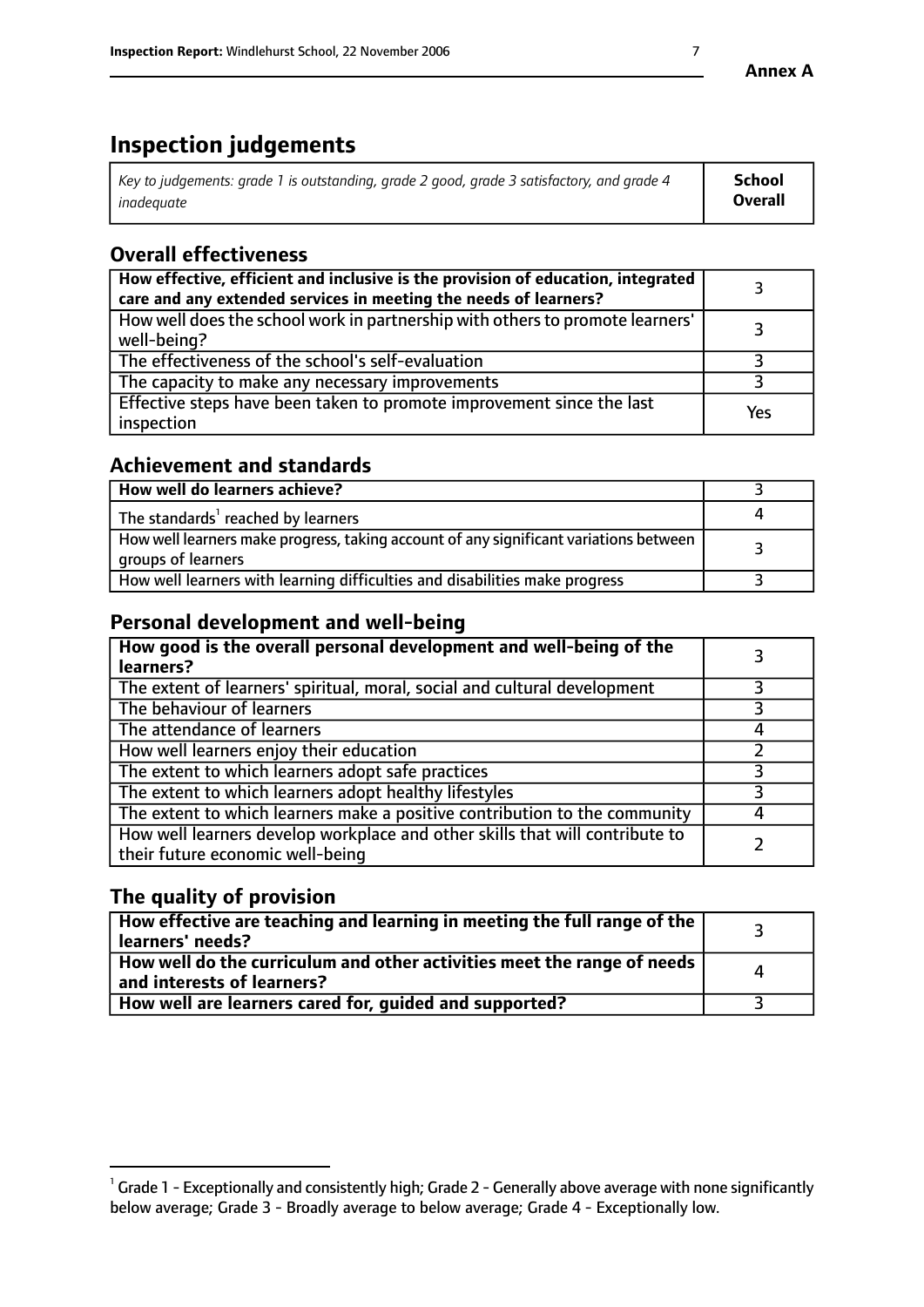# **Leadership and management**

| How effective are leadership and management in raising achievement<br>and supporting all learners?                                              |     |
|-------------------------------------------------------------------------------------------------------------------------------------------------|-----|
| How effectively leaders and managers at all levels set clear direction leading<br>to improvement and promote high quality of care and education |     |
| How effectively performance is monitored, evaluated and improved to meet<br>challenging targets                                                 | 4   |
| How well equality of opportunity is promoted and discrimination tackled so<br>that all learners achieve as well as they can                     |     |
| How effectively and efficiently resources, including staff, are deployed to<br>achieve value for money                                          | З   |
| The extent to which governors and other supervisory boards discharge their<br>responsibilities                                                  | 3   |
| Do procedures for safequarding learners meet current government<br>requirements?                                                                | Yes |
| Does this school require special measures?                                                                                                      | No  |
| Does this school require a notice to improve?                                                                                                   | No  |